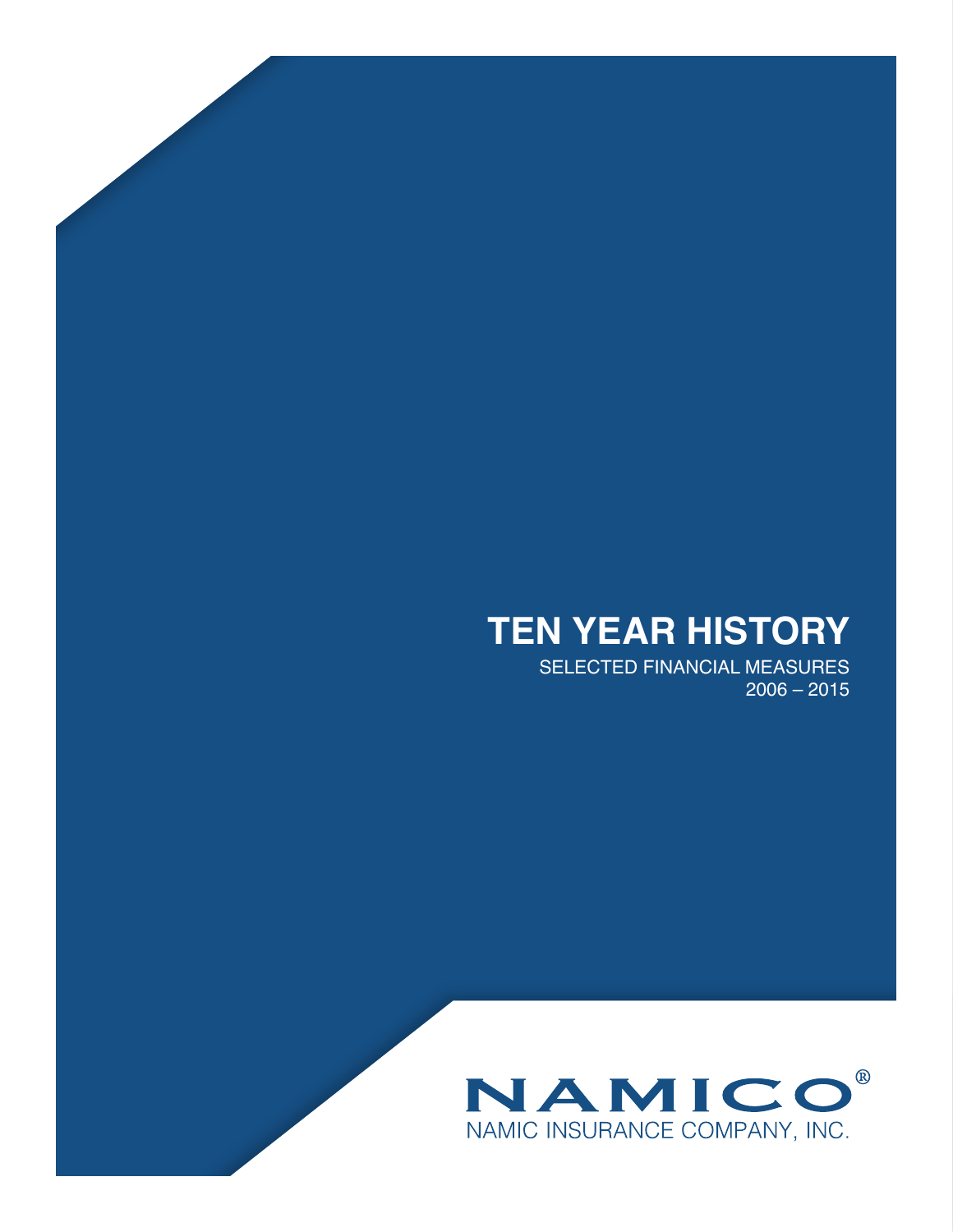# **FINANCIAL REPORT**

## **FINANCIAL SUMMARY (STATUTORY) UNAUDITED**

|                                          | 2015            | 2014            |
|------------------------------------------|-----------------|-----------------|
| <b>ASSETS</b>                            |                 |                 |
| Cash in Bank                             | \$647,932       | \$270,216       |
| <b>Bonds</b>                             | 31,911,808      | 29,411,087      |
| <b>Stocks</b>                            | 10.481.467      | 11,846,451      |
| <b>Short Term Investments</b>            | 2,181,898       | 3,616,917       |
| Receivable for Securities                |                 | 653             |
| <b>Agent Balances</b>                    | 2,091,529       | 1,913,317       |
| <b>Funds Held by Reinsured Companies</b> | 7,677,997       | 5,564,204       |
| Reinsurance Recoverables                 | 87,131          | 768,955         |
| Federal Income Tax - Current             | 260,000         | $\Omega$        |
| Federal Income Tax - Deferred            | 258,000         | 104,937         |
| Accrued Investment Income                | 321,097         | 267,788         |
| <b>TOTAL ASSETS</b>                      | 55,918,859<br>S | 53,764,525<br>S |

#### **LIABILITIES AND SHAREHOLDERS EQUITY**

| <b>Reserve for Unearned Premium</b>          | \$2,485,287  | \$2,394,398  |
|----------------------------------------------|--------------|--------------|
| Reinsurance Payable on Paid Losses & LAE     |              |              |
| Reserve for Losses/Loss Adjustment Expenses  | 6,609,289    | 6,198,722    |
| Accrued Expenses and Other Liabilities       | 1,080,761    | 769,409      |
| Reinsurance Premiums Payable                 | 9.205        | 93,931       |
| Federal Income Tax - Current                 |              | 15,000       |
| Federal Income Tax - Deferred                | Ω            |              |
| <b>Funds Held Under Reinsurance Treaties</b> | 19, 166, 212 | 17,962,089   |
| <b>Payable Securities</b>                    | 322.534      |              |
| TOTAL LIABILITIES                            | 29,673,288   | \$27,433,549 |

#### **Common Stock:**

| <b>TOTAL LIABILITIES AND</b><br><b>SHAREHOLDERS' EQUITY</b>                           | \$5,918,859  | \$53,764,525 |
|---------------------------------------------------------------------------------------|--------------|--------------|
| <b>TOTAL SHAREHOLDERS' EQUITY</b>                                                     | \$26,245,571 | \$26,330,976 |
| <b>Unassigned Surplus</b>                                                             | 21,584,732   | 21,670,137   |
| Class B; \$51 Par Value; 498,000 Shares<br>Authorized, 89,389 Issued, and Outstanding | 4.558.839    | 4.558.839    |
| Class A; \$51 Par Value; 2,000 Shares<br>Authorized, Issued, and Outstanding          | \$102,000    | \$102,000    |

### **OPERATING RESULTS (STATUTORY) UNAUDITED 2015 2014**

| PREMIUMS EARNED                       | \$4,920,295   | \$4,659,740 |
|---------------------------------------|---------------|-------------|
| <b>DEDUCTIONS</b>                     |               |             |
| Losses and Loss Expenses Incurred     | 2,498,357     | 2,123,583   |
| <b>Underwriting Expenses Incurred</b> | 2,058,634     | 1,952,756   |
| UNDERWRITING GAIN (LOSS)              | 363,304       | 583,401     |
| <b>NET INVESTMENT INCOME EARNED</b>   | 601,230       | 671,016     |
| <b>REALIZED CAPITAL GAINS (LOSS)</b>  | (1, 122, 979) | 2,627,096   |
| <b>FEDERAL INCOME TAX</b>             | 204.000       | 296,647     |
| <b>NET INCOME (LOSS)</b>              | (362, 445)    | \$3,584,866 |

#### **SUMMARY OF CAPITAL AND SURPLUS ACCOUNT (STATUTORY) UNAUDITED 2015 2014**

| SHAREHOLDERS' EQUITY - BEGINNING OF YEAR  | \$26,330,978 | \$25,263,997  |
|-------------------------------------------|--------------|---------------|
| Net Income                                | (362, 445)   | 3,584,866     |
| <b>Change in Unrealized Capital Gains</b> | 139,070      | (2, 147, 330) |
| Change in Net Deferred Federal Income Tax | 433.708      | (124, 840)    |
| <b>Change in Non-Admitted Assets</b>      | (130, 284)   | (70, 333)     |
| Change in Provision for Reinsurance       |              |               |
| Change in Capital                         | Ω            | (1,530)       |
| Change in Capital Paid In                 | 0            | (5, 721)      |
| Other                                     | (165, 456)   | (168, 131)    |
| Change in Sharholders' Equity             | (85, 407)    | 1.066.981     |
| SHAREHOLDERS' EQUITY - END OF YEAR        | 26,245,571   | \$26,330,978  |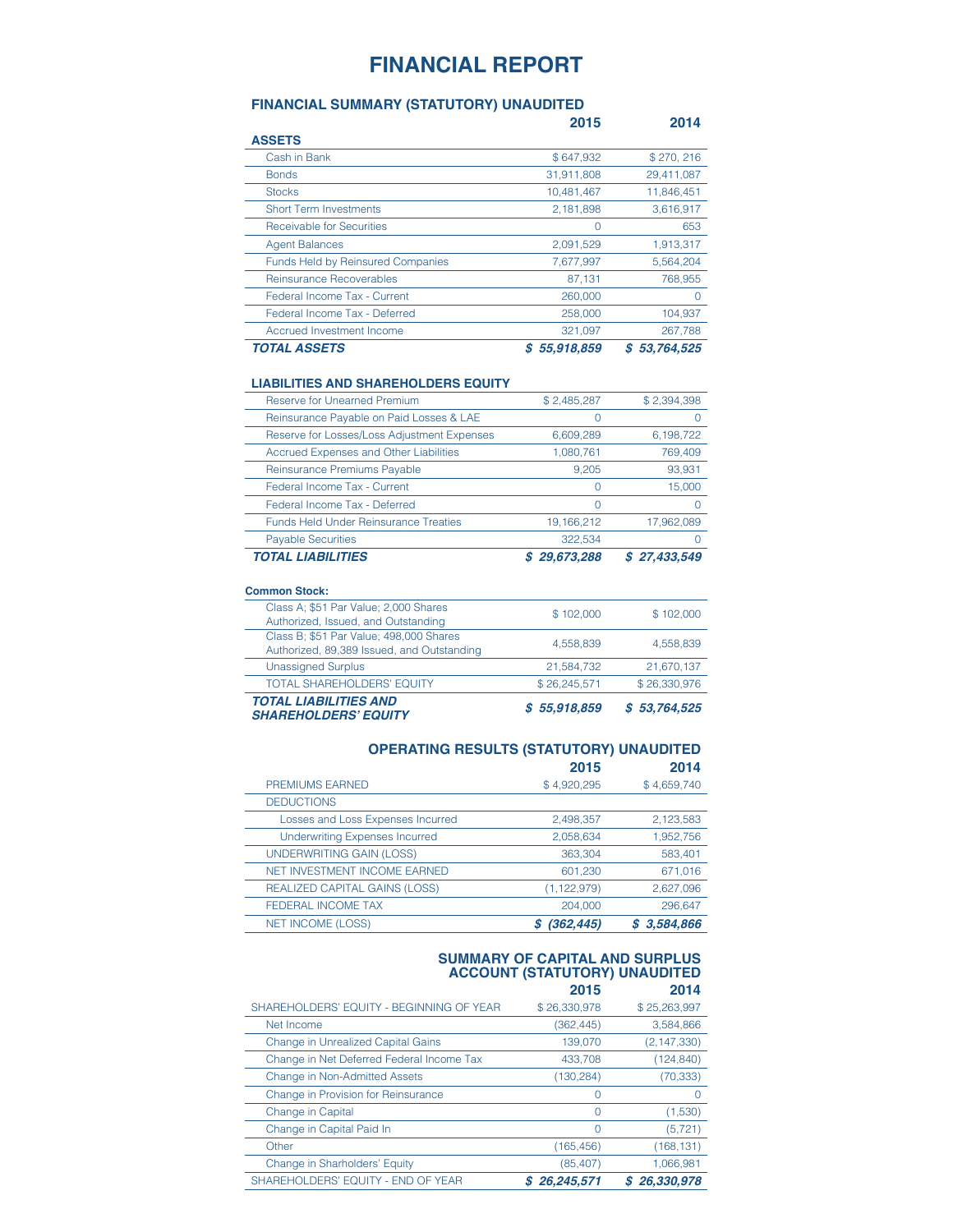

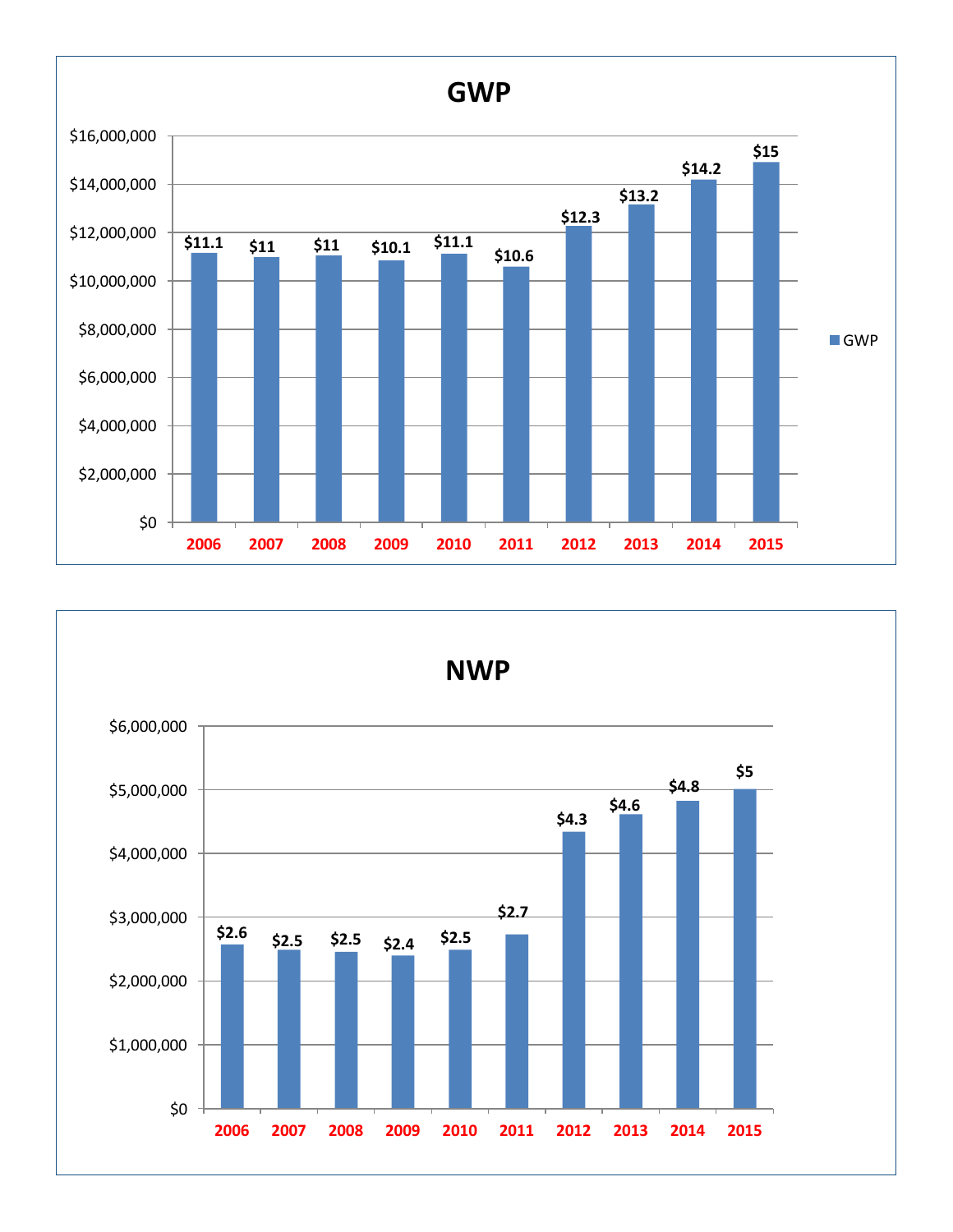

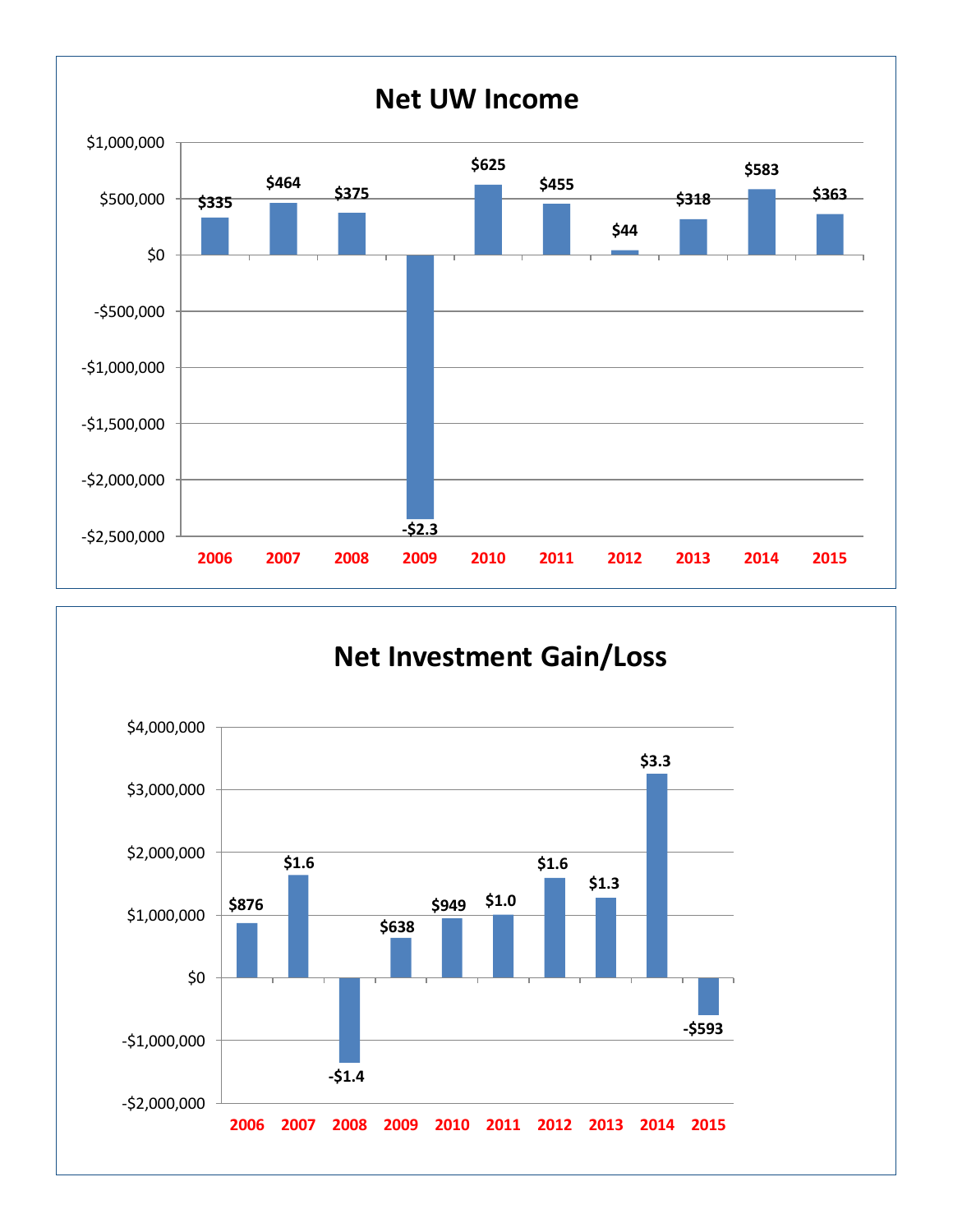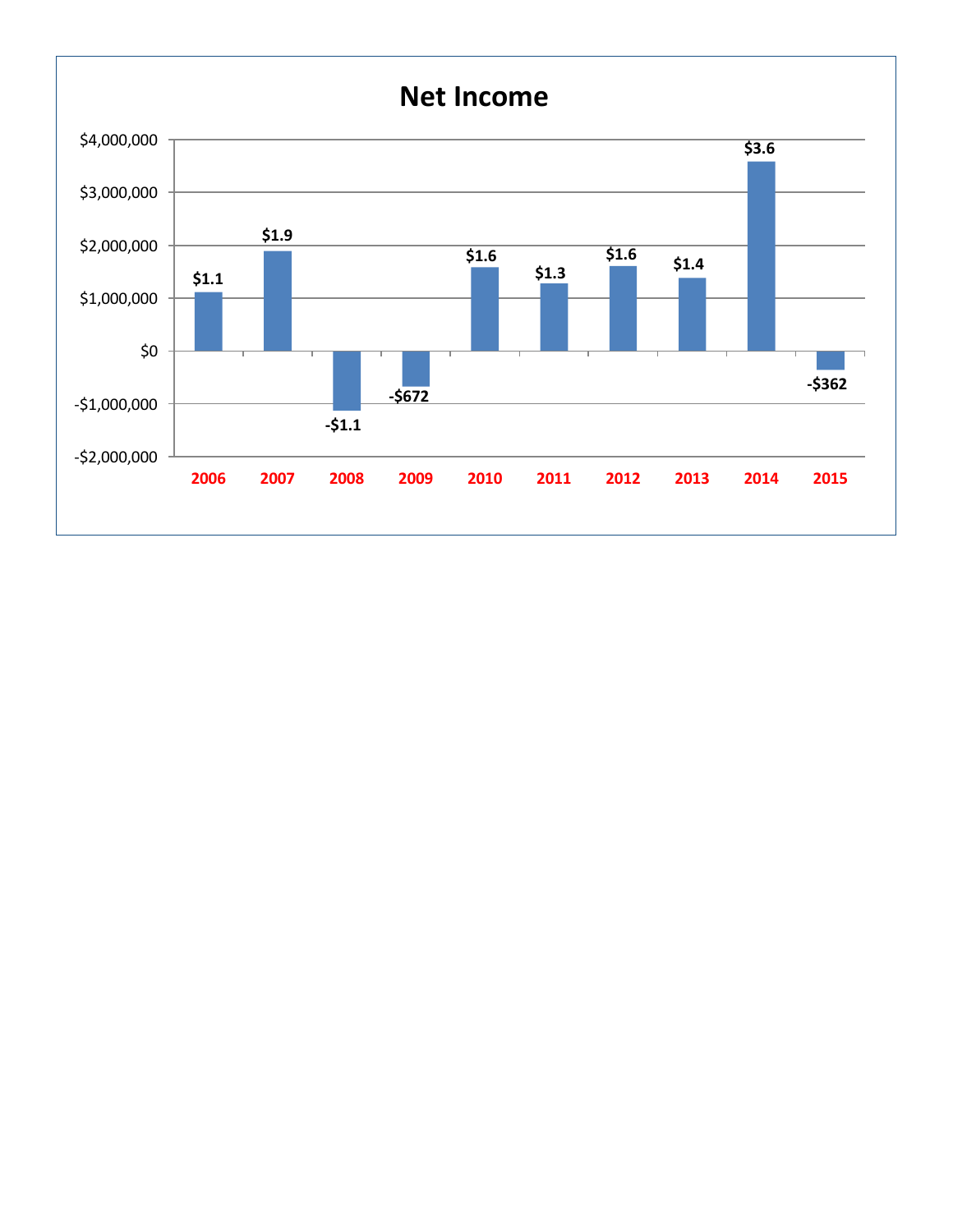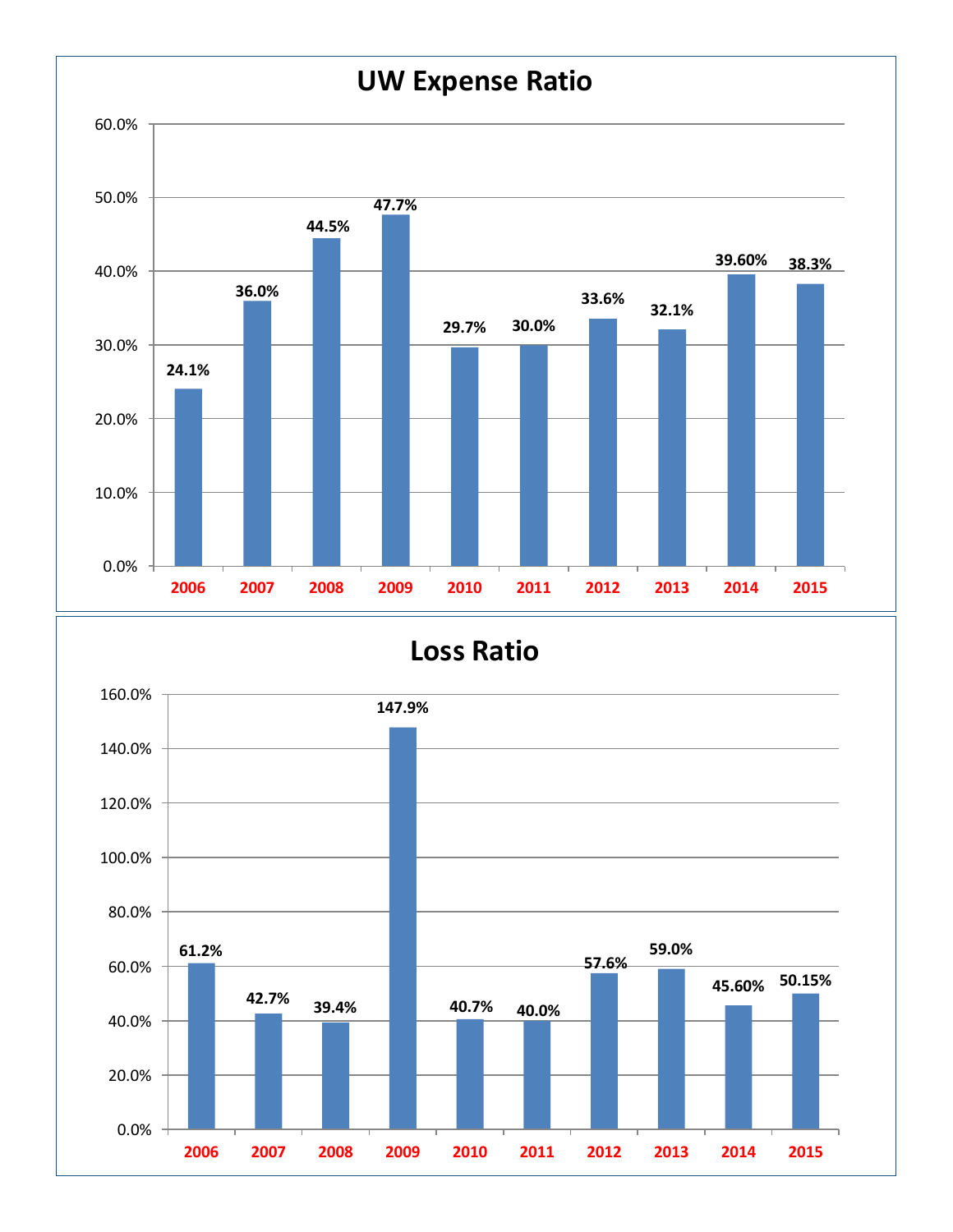

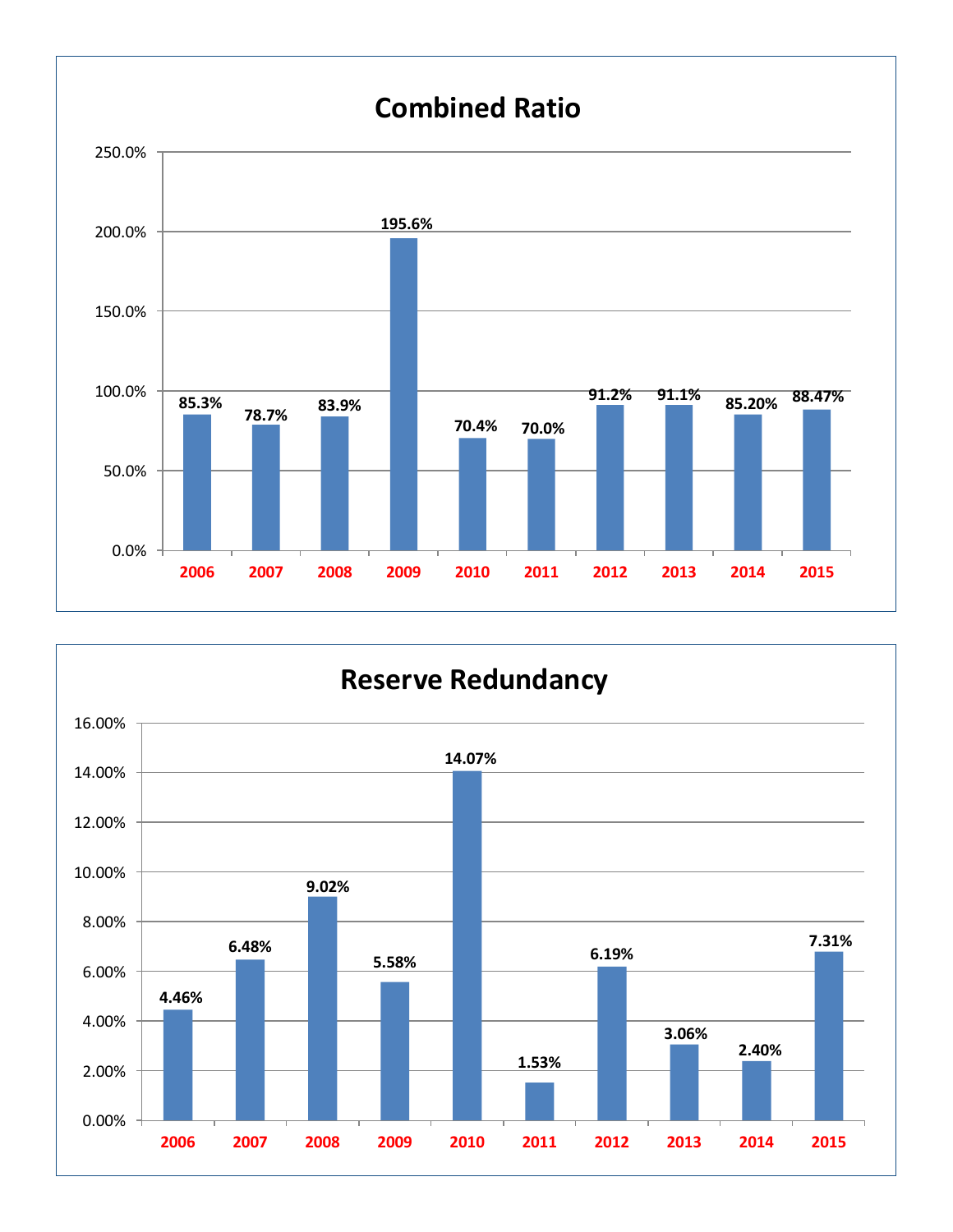